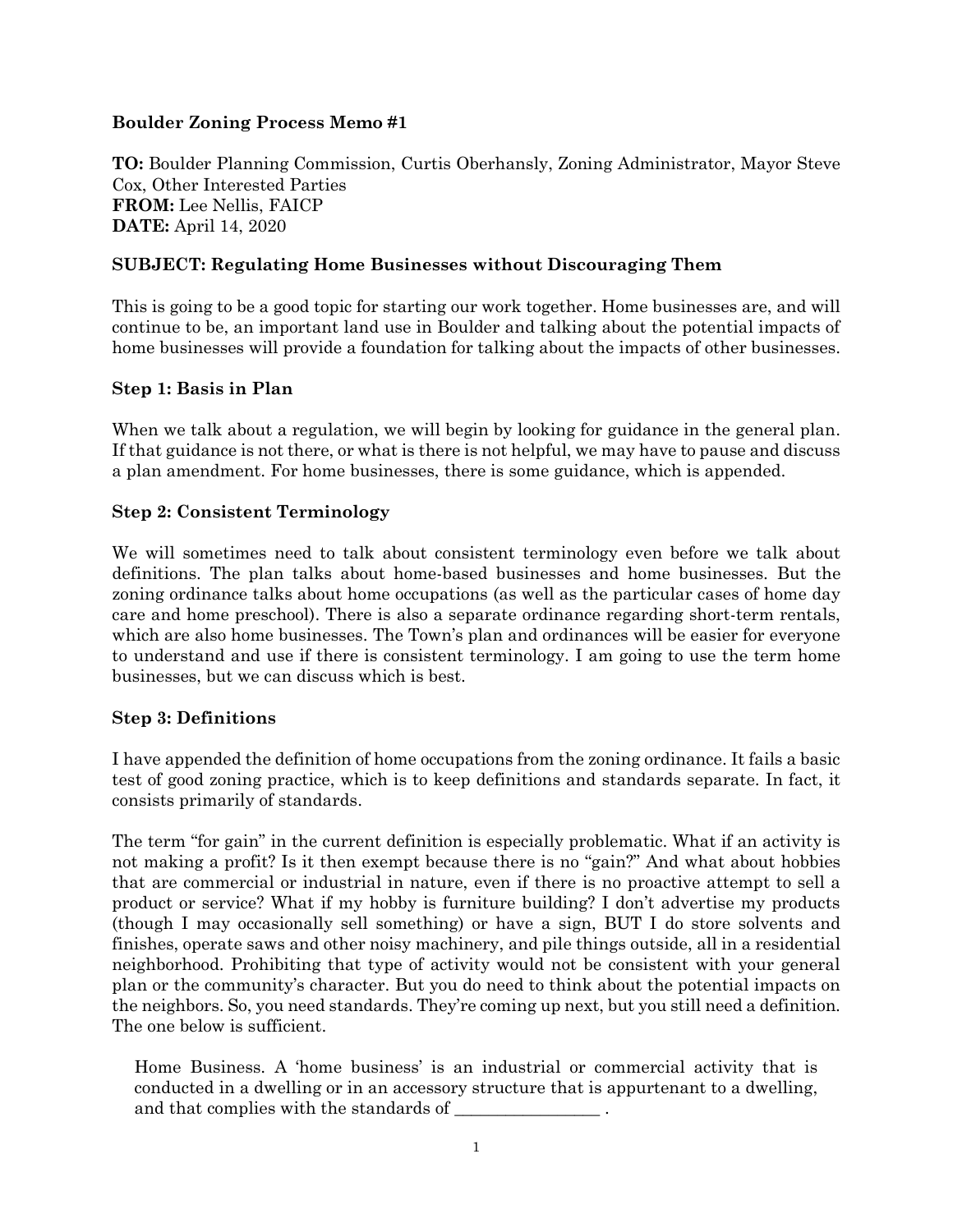You will observe that this relies on other definitions, including "dwelling," "industrial," and "commercial." We will define those terms, but I want to maintain a focus on home businesses for now.

### **Step 4: Making Standards Usable**

One thing you may have observed at our training workshop is that I didn't mix topics. There are good reasons for that. Suppose that under your current definition of home occupations, I propose a use that generates dust (what type doesn't matter for this example) but doesn't generate any of the other potential nuisances and seems to comply with the other standards. Are you going to approve it?

Having all the different possible issues jammed into a single paragraph raises the question of how to know what it requires. Are you seeking compliance with every part of that definition? Or will you be tempted to look at the application overall and say "there's not going to be that much dust" and approve it? If you decide to deny, you have a practical problem. How does the Administrator cite a specific reason for the denial? And then how do you defend it? If you approve and there is a challenge from a neighbor, how do you explain allowing the dust to a judge?

The best way to think about standards is that they provide up-front reasons for a decision. If they are structured properly, they will help you explain and defend your decisions. So, let's take a look at home business standards that are well tested in experience. These standards have an uncommon, but useful question-and-answer format. I didn't edit them because it will be easy to make the changes needed to make them work for Boulder. Comments about how they might or might not apply in Boulder appear in italics.

#### **Home Businesses**

This appendix provides detailed standards for home businesses. The Administrator shall approve a permit for a proposed home business that complies with all of these requirements.

*In Boulder's current format, these would be a chapter, not an appendix. Note also that these come from a larger – though not large – town where the Administrator makes a lot of decisions. If you want proposed home businesses to come before the planning, that is not a problem. You can continue to use CUPs for them.*

*1. Must the owner of a home business be in residence?* Yes. The proposed home business must be owned and operated by a current resident of the dwelling in which it is proposed. Should the owner move away, the right to continue the home business ends.

*2. How much space can be used for a home business?* The space that can be used for a home business is limited as follows:

a. in the MURZD and RZD: 25% of the floor area of the dwelling or 500 square feet, whichever is smaller;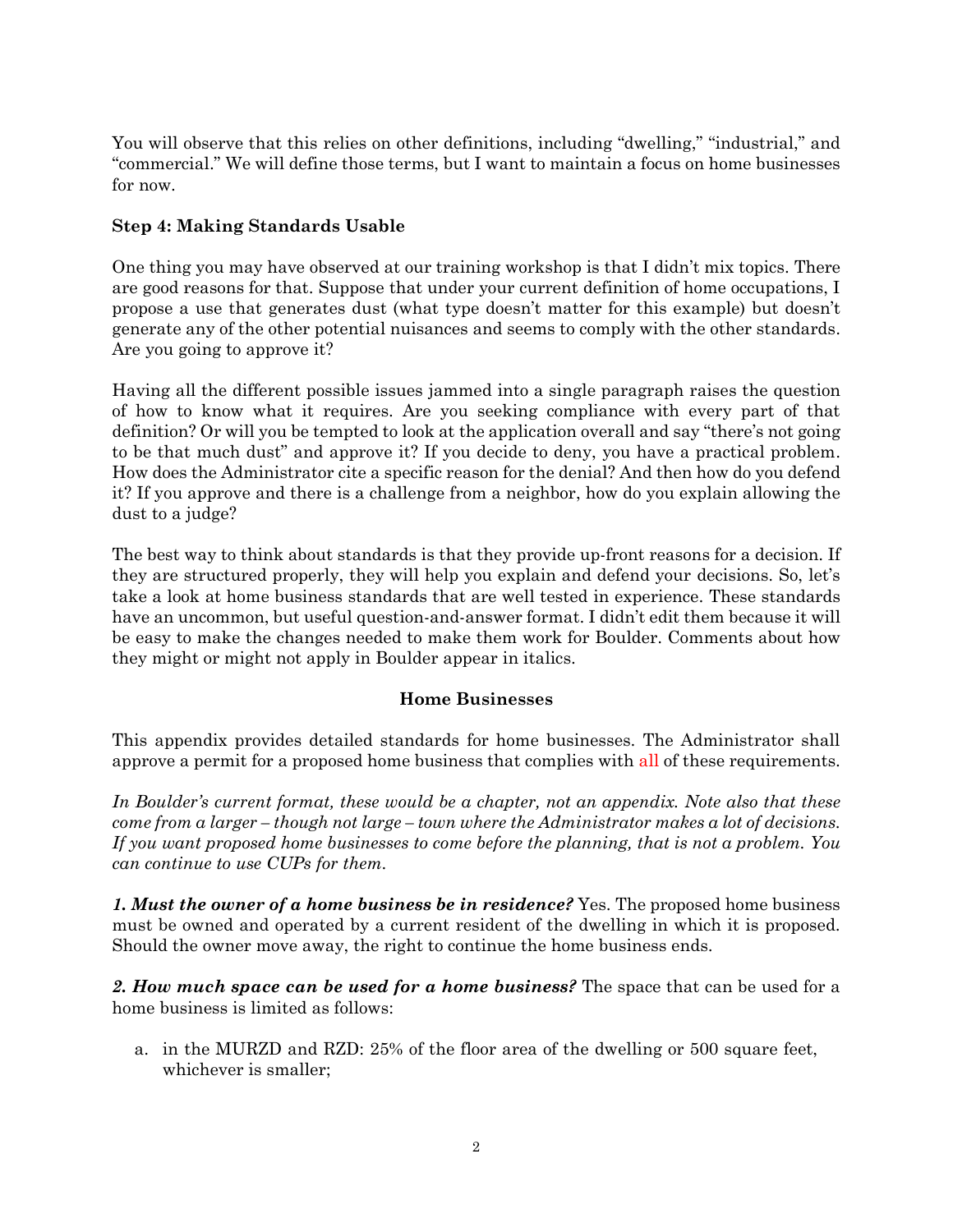*You probably guessed that ZD stands for Zoning District. These zoning districts are only a little more complicated than Boulder's, but the point doesn't depend on that. The point is that you can, and in Boulder may want to, have different rules for home businesses in different zoning districts.*

b. in the VZD: 25% of the floor area of the dwelling or 750 square feet, whichever is smaller; and

c. in the ARZD: no more than 1,500 square feet within a building.

d. EXCEPTION FOR ADAPTIVE REUSE OF HISTORIC BARNS: The DRB may encourage the preservation of historic barns in the VZD and ARZD via adaptive reuse for a home business by waiving the area limitations established here. The DRB may not permit the expansion of an historic barn that is less than the maximum area, but may permit the use of a larger, historic barn for a home business that otherwise complies with the standards of this bylaw.

*DRB stands for Development Review Board. I thought about cutting this out to save space, but it might apply in Boulder. It was an important conversation for the people who use it because their town does have a number of historic barns that are not used for agriculture anymore, even if they are on a working farm. The old barns have mostly been superseded by more functional buildings, so we want to encourage a commercial use that would preserve the town's scenery and heritage.*

e. Applicants must demonstrate compliance with this standard by submitting a scaled floor plan of the dwelling or accessory structure that clearly delineates the area that will be used for the home business.

*Why are there application requirements here? So that the Administrator or Town Clerk can hand someone who wants to have a home business a thin document, not the entire ordinance. The same is true of the definition of "historic barn" that appears below. The goal is to be user-friendly and save paper.* 

What is an Historic Barn? An historic barn is wood frame structure (which may have a masonry foundation or elements) that was historically used for agricultural purposes, including the storage of feed and/or housing of livestock. Questions about whether a particular structure qualifies as an historic barn will be referred to the Historic Preservation Commission.

*3. Can a home business have work spaces or store materials outdoors?* That depends on where it is located.

a. In the RZD, MURZD and VZD zoning districts, the space used for the proposed home business shall be within the dwelling or in an accessory structure that complies with all requirements of this bylaw. Outdoor work spaces and the outdoor storage of materials, supplies, equipment, vehicles, or goods for sale are prohibited in the RZD, MURZD, and VZD.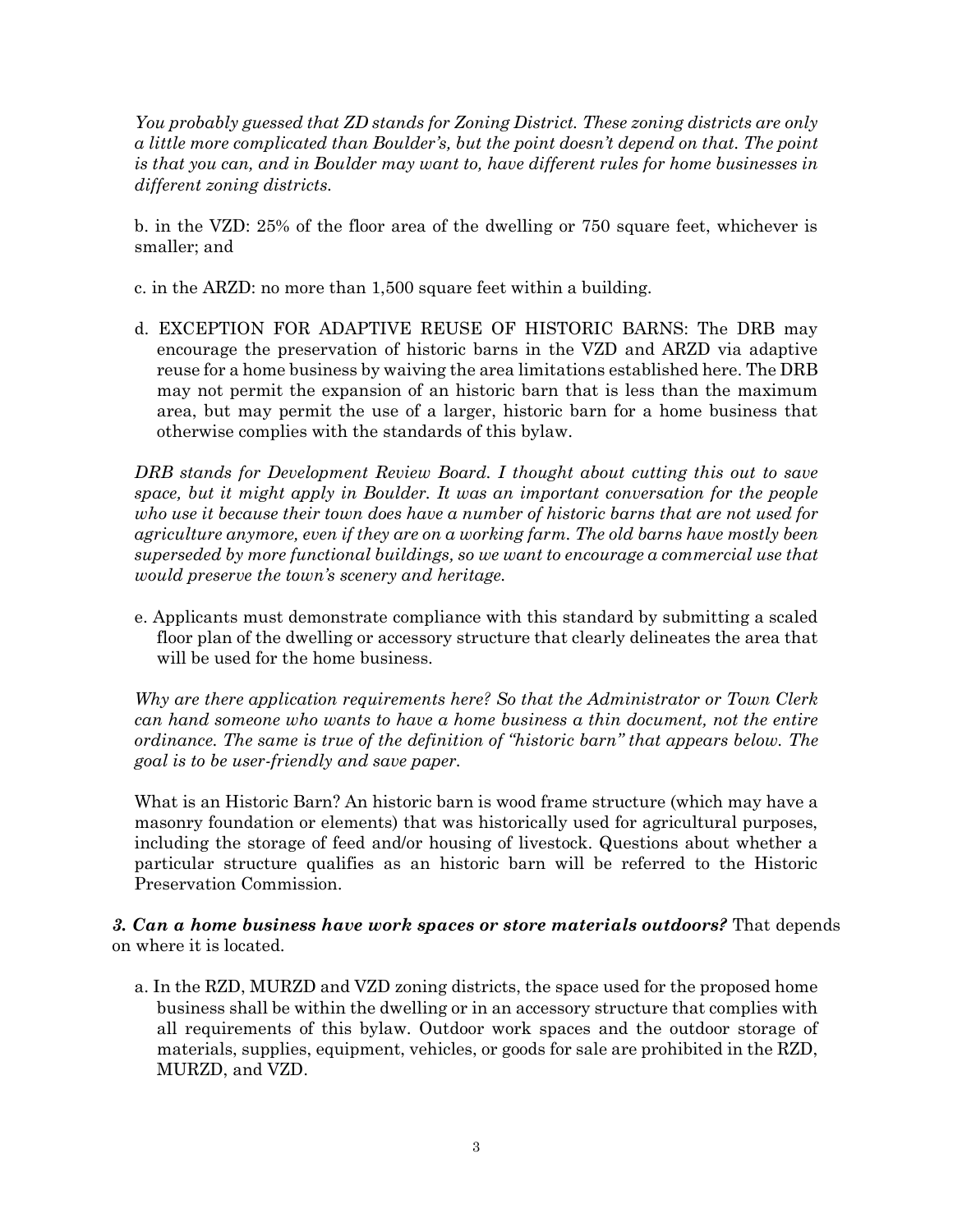- b. Outdoor work spaces and the outdoor storage of materials supplies, equipment, vehicles, or goods for sale associated with a home business in a one-family dwelling will be permitted in the ARZD, provided that they fall within the required setbacks and are fully screened from view from public ways and adjoining properties that are zoned for residential use.
- c. The screening provided shall be a Type I or Type III landscaped buffer, as defined in Chapter 18, with a width of at least 36 feet.

*Boulder probably does not need to make its landscaping standards so elaborate. We will tackle landscaping in another meeting (there is more than enough to do at this one). The point here is that new or expanding home businesses that involve outdoor activity can be required to provide landscape buffers.* 

d. Applicants must demonstrate compliance with this standard by submitting a scaled drawing of their property that clearly delineates the space (indoor and outdoor) that would be used for the proposed home business. This drawing must also show proposed landscaped buffers. Where it is proposed to use existing vegetation as the buffer, photographs of that existing vegetation must be submitted. Where the buffer will be installed, a planting plan must be submitted.

*4. Must a home business provide parking?* Yes. Off-street parking must be provided at a rate determined by the Administrator. Where more than one additional parking space is required, the Administrator may require that off-street parking for a home business meet the location (side or rear) and landscaping requirements that would apply in a commercial or industrial zoning district.

*5. Are there restrictions on traffic generation by home businesses?* Yes. Traffic generation by home businesses will be evaluated using the ITE Trip Generation manual. A home business generally should not generate more than one P.M. peak hour trip of traffic generation in the RZD or two P.M. peak hours trips in the VZD or ARZD. The DRB may permit exceptions where traffic flow from the proposed home business will not have an adverse impact on neighboring homes. The Administrator may use potential traffic generation as cause to refer a proposed home business that he/she would normally review to the DRB for discretionary review.

*Boulder doesn't need this complexity. I don't think you need to address traffic generation at all (it is a big deal where these standards are used), but I left it in to let you know that you could if you want to.*

#### *6. Are there restrictions on potential nuisances generated by home businesses?*

a. No home business shall require an NPDES permit, as required by state law.

*An NPDES permit is a state permit for the discharge of wastewater.*

b. No home business shall require an air quality permit, as required by state law.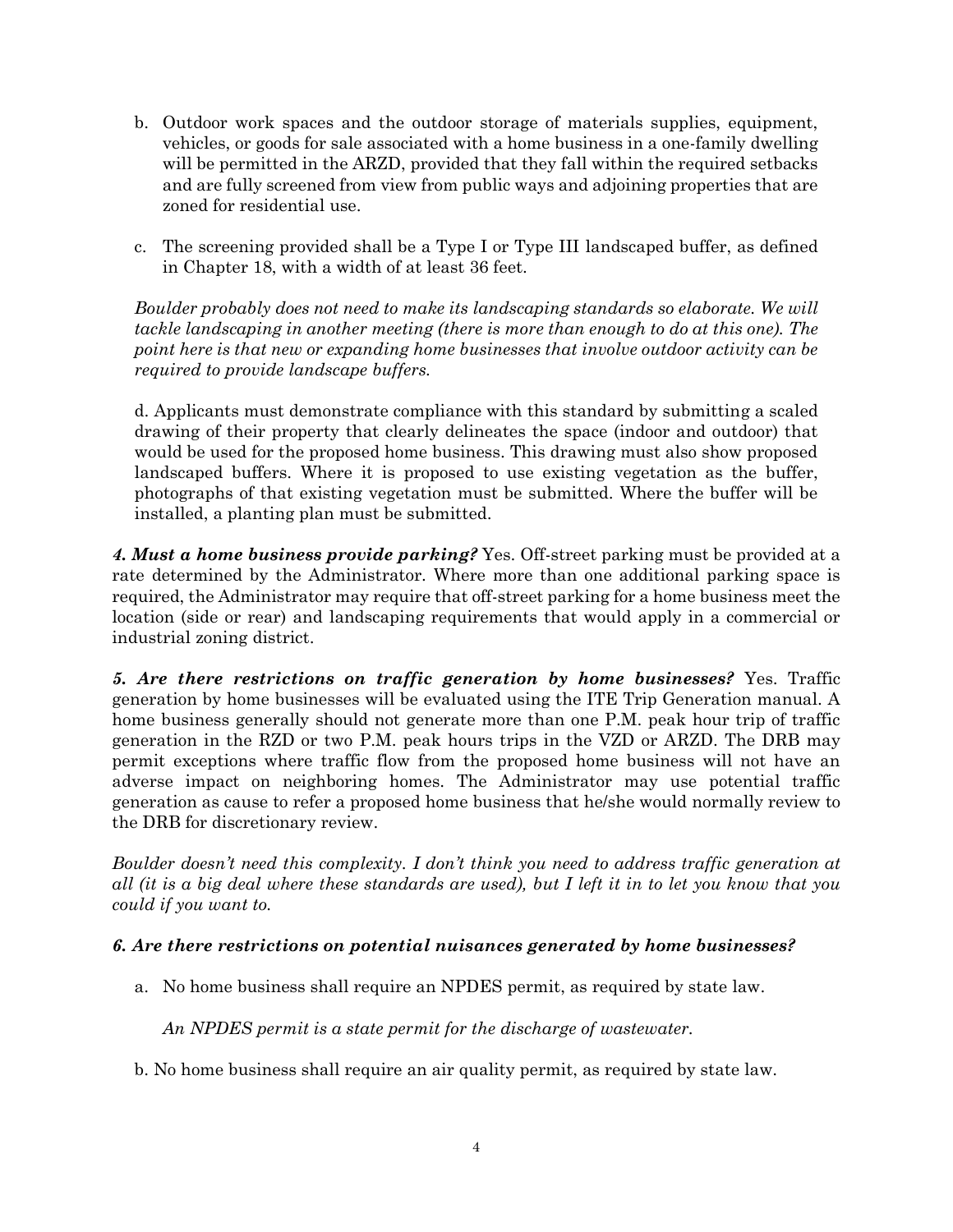- c. The storage, use, and disposal of hazardous materials by home businesses shall be permitted only to the extent allowed for residential occupancies by NFPA 1, the 2006 Uniform Fire Code. The DRB may permit an exception for a home business on a parcel of one or more acres in the ARZD upon finding that:
	- the proposed home business will comply with all requirements of the National Fire Codes, including the requirements for inspections by the fire department; and
	- the proposed home business will comply with all buffering and screening requirements that would apply to the same activity located in a commercial or industrial zoning district.

*The fire code reference here would have to be updated. DRB would be replaced with planning commission.*

d. This bylaw sets limits on the outdoor lighting permitted for dwellings. No home business shall result in additional outdoor lighting.

*We probably should have repeated the residential lighting requirement here, but since a home business is not permitted to add anything, we did not. Boulder is unlikely to want to enforce what these folks try to. Measuring and calculating light levels is not that easy. Fortunately, there is a partially effective alternative. The International Dark Sky Association approves outdoor lighting fixtures, including some that are available at places like Home Depot. Here is a link to check out that program,*

*[https://www.darksky.org/our-work/lighting/lighting-for-industry/fsa/fsa](https://www.darksky.org/our-work/lighting/lighting-for-industry/fsa/fsa-products/)[products/](https://www.darksky.org/our-work/lighting/lighting-for-industry/fsa/fsa-products/)*

*The Town could adopt the standard below, while providing educational materials and links to help people find fixtures that comply. That would not prevent all light pollution, but it is easy to administer and will greatly reduce light pollution.*

All outdoor lighting fixtures shall bear the seal of approval of the International Dark Sky Association.

e. No home business shall result in blowing dust, radiant heat, glare from welding equipment or other sources of intense light, or smoke that affects adjoining properties. See also the applicable standards of Chapter 15.

*Here I am lumping topics in a way that I'd rather not. These are not common issues in the town I was working for, however, so we decided to save some space. I would suggest that Boulder rework this into two separate parts, one addressing air quality (dust and smoke) and one dealing with light and heat.* 

f. No home business shall generate sound that exceeds the standards set in Chapter 15.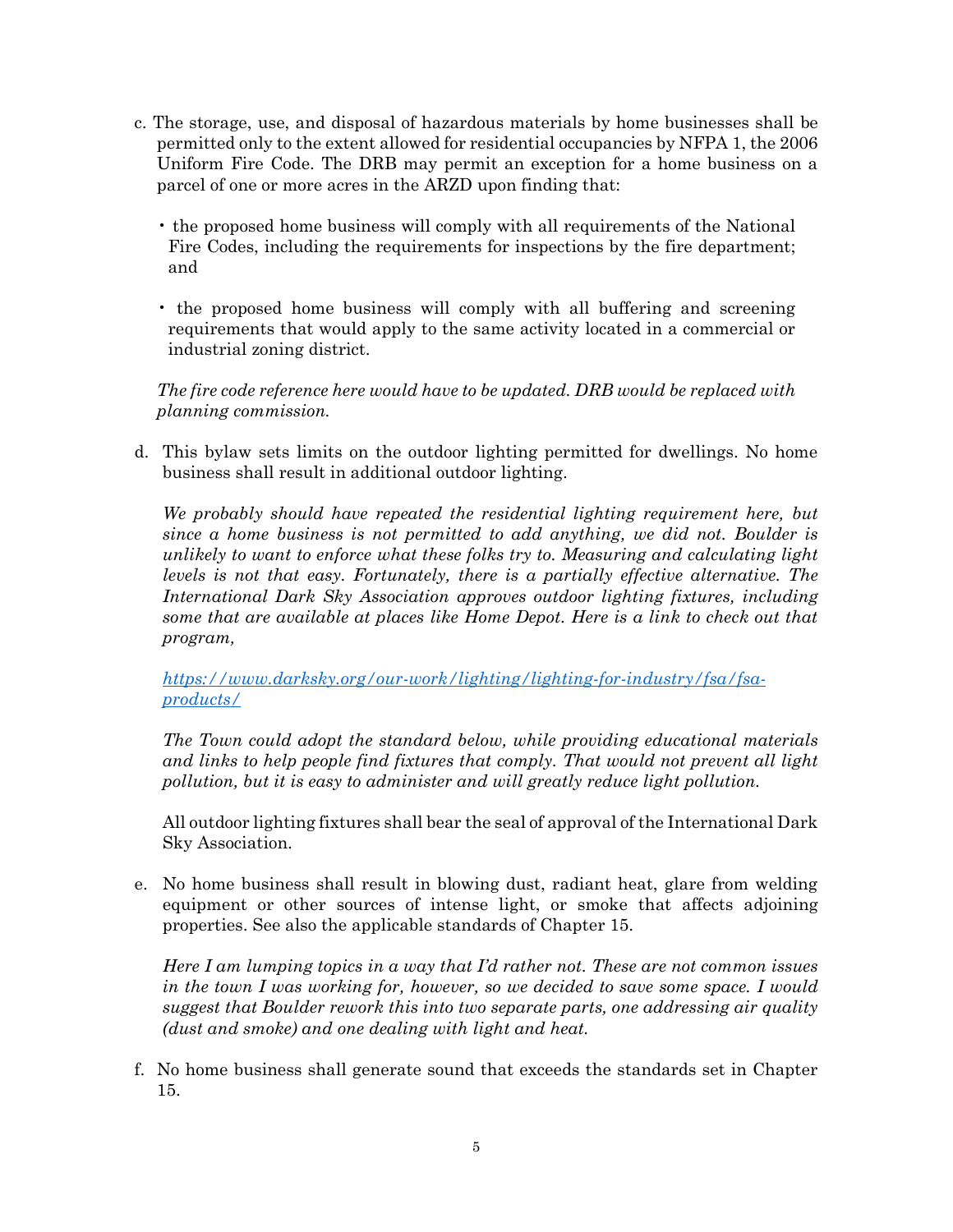*Regulating noise is not easy for a small place like Boulder. Its not hard to learn how to do, but does require moderately expensive equipment that must be recalibrated on an annual basis. If you want to try, I will share the necessary ordinance language. If not, I recommend that you still list noise as an issue, as you do at present. We would use language similar to e., above.*

*7. Can a home business have a sign?* Yes. Home businesses may display a single sign of no more than four square feet in size. This may be a freestanding, hanging, projecting, or wall sign. The application for a permit to establish a home business must be accompanied by scaled drawings that show the placement of the sign on the property and/or structure and the dimensions of the sign. There are additional restrictions on signs in the VZD.

*The VZD is a National Historic District. Not applicable in Boulder.*

*8. Can commercial vehicles associated with the business be parked on residential premises?* Only vehicles of 6,000 pounds gross vehicle weight or less can be parked overnight on residential premises in the RZD, MURZD, or VZD. The overnight parking of larger vehicles is not a permitted part of home businesses.

*Note that this does do not apply in the ARZD, the agricultural zoning district. You probably aren't going to want to use it in Boulder either, but I left it here to show you the possibility.*

#### **Enough for Once Setting!**

That was a lot to cover, but it is what works. This language has been in place without legal challenge or significant administrative problems for more than 10 years. And if these standards, with the appropriate changes, are acceptable for home businesses, we have a great start on standards to apply to larger industrial and commercial uses. I propose we look at those in two weeks.